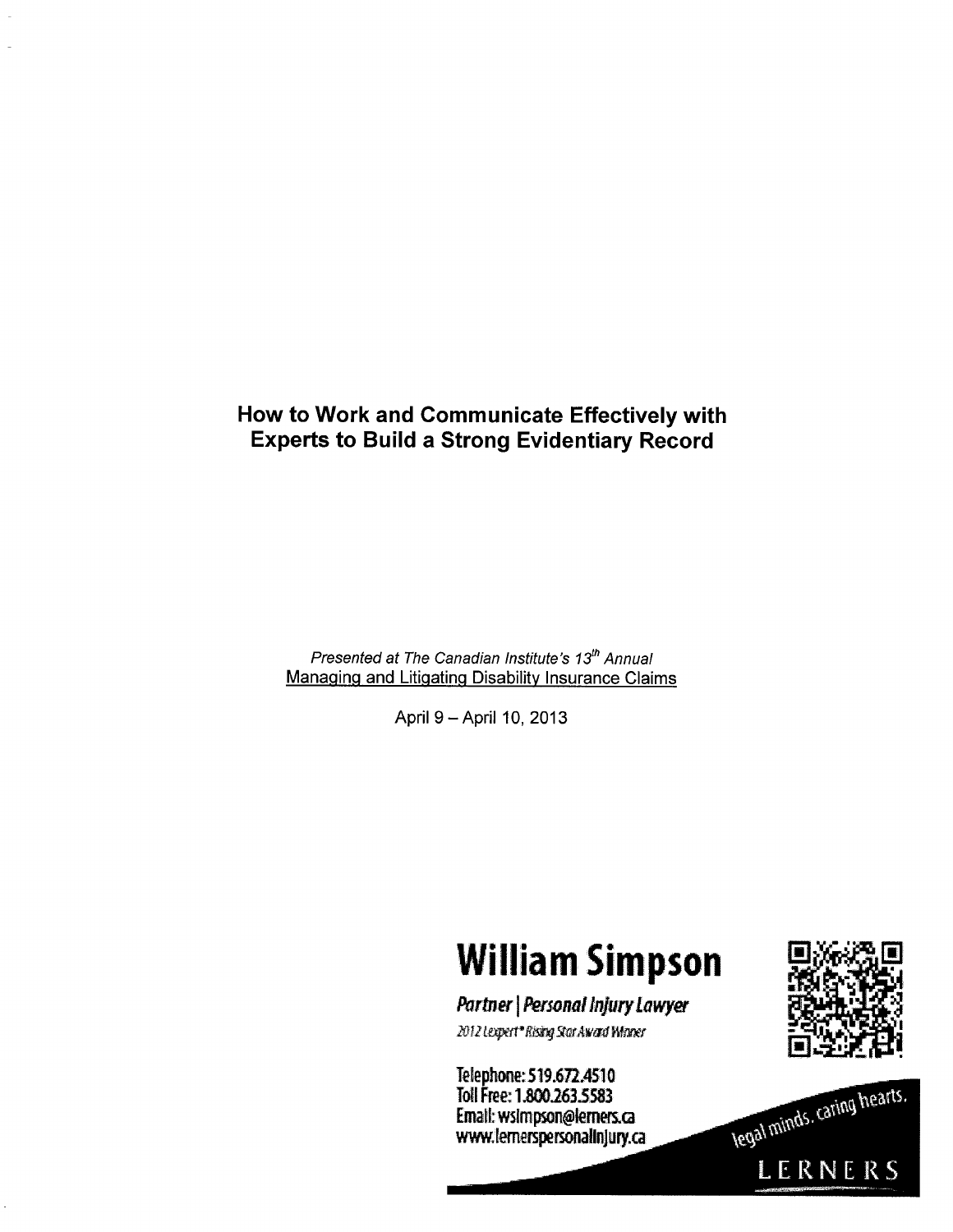# INDEX

## Topic:

- Page 3: ANALYSING EXPERT REPORTS
- Page 4: RULE 53 AND THE IMPACT ON MEDICAL EXPERT TESTIMONY
- Page 7: DRAFTING INSTRUCTION LETTERS TO MEDICAL EXPERTS
- Page 9: COMMUNICATION WITH EXPERTS
- Page 10: DETERMINING WHAT INFORMATION TO PROVIDE PRIOR TO THE UE I ENMINING<br>AOOFOOMENT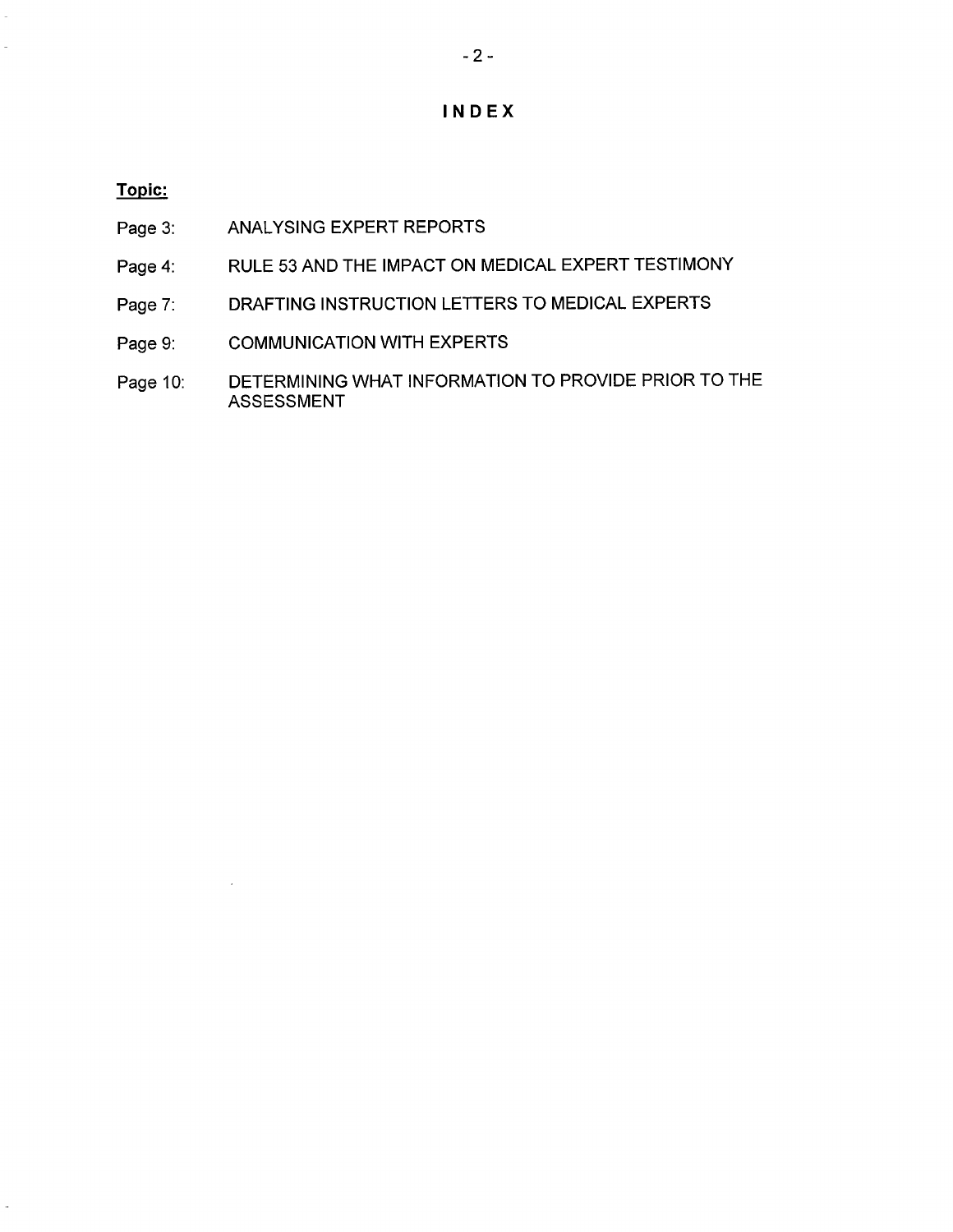## INTRODUCTION

Most cases are not "clear-cut". I believe that most lawyers and claims examiners genuinely try their best to be objective and fair to their clients and/or employers. What sways the outcome of most cases is the strength of the evidentiary record. Put another way, the party with the most compelling evidence, in all of the circumstances, usually succeeds.

The evidence used in successful cases is not like fruit that grows from a tree and simply needs to be picked when needed. It must be sought out, cultivated, understood and presented. In short, putting together a winning evidentiary record is hard work.

This paper provides proven strategies for selecting the best expert witness and how to ensure you get a helpful opinion while maintaining your ethical responsibilities. In particular, this paper will focus on medical experts generally relied upon in disability claims.

#### ANALYSING EXPERT REPORTS

l.

In "the old days", in a personal injury case, an expert witness would provide a written report and show-up later in court to expand upon its contents during oral testimony. The old days are over (or should be). Today, medical experts serve several functions:

- (a) they help to identify the correct diagnosis and treatment regimen;
- (b) they provide a short-term and long-term prognosis;
- (c) they identify other potential medical issues that need to be examined or considered;
- (d) they can comment upon, and where necessary, provide a critique of an opposing medical opinion;
- (e) they put an opinion into context; for example, commenting upon the impact a condition may have on a person's ability to raise children or perform housekeeping responsibilities;
- (f) they communicate their opinion in front of a court, or arbitrator, in a way that is easy to follow and understand; and
- (g) they assist counsel by identifying areas of potential cross-examination in another expert witness and point out any vulnerabilities in their own possession.

 $<sup>1</sup>$  The author wishes to thank Cassandra M. Tarrataca, student-at-law, for her valuable assistance in the</sup> preparation of this paper.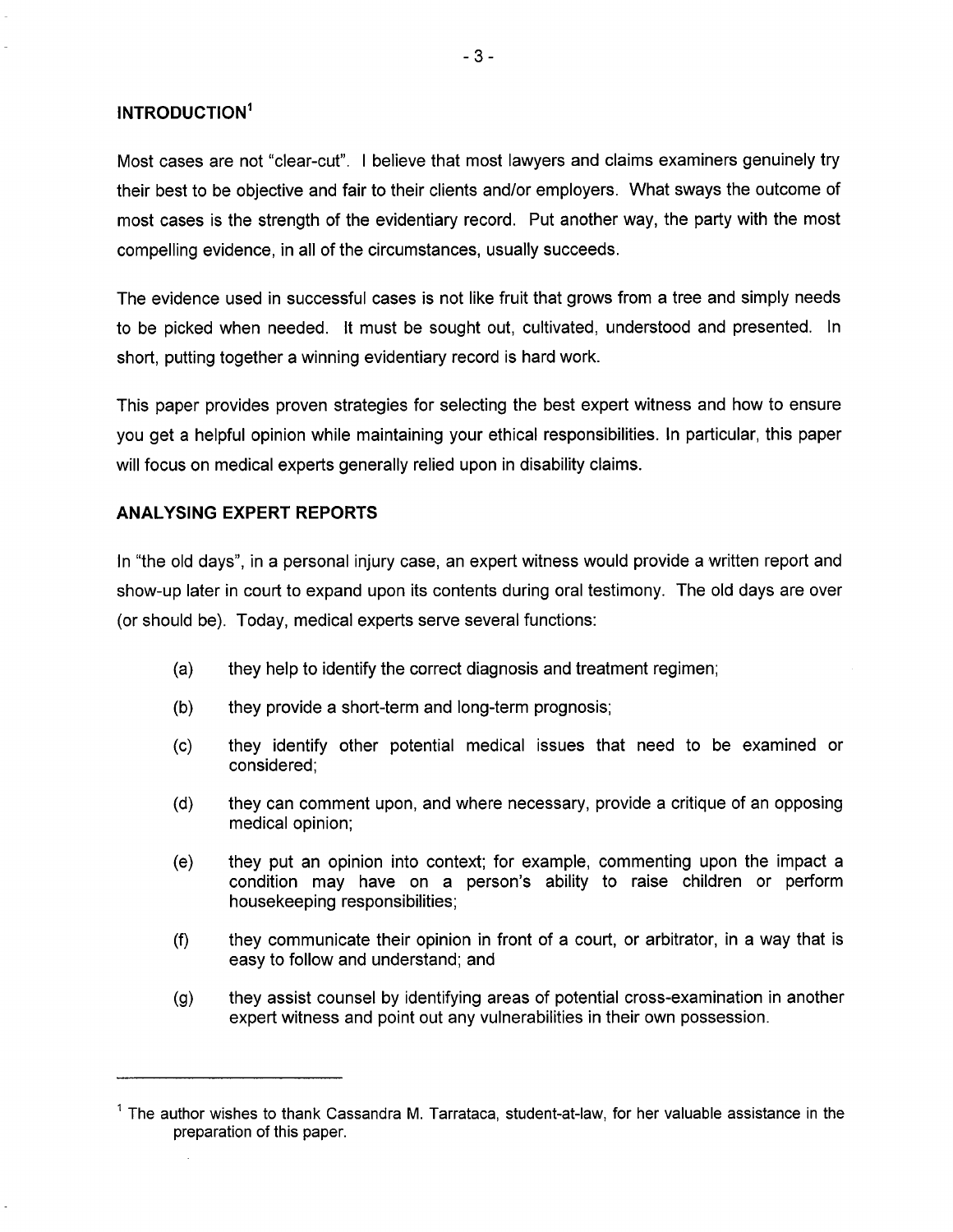Experts are retained because they have acquired special knowledge of the subject, which they undertake to testify about. The purpose of expert evidence is "...to assist the trier of fact to understand evidence outside of his or her range of experience so that a correct conclusion can be reached. $2^2$ 

Once classified as an expert, the witness is allowed to make inferences and state their opinion.<sup>3</sup> It is important, however, that the opinions offered relate to the witness' expertise: it is not appropriate for a physiatrist to give an opinion on a patient's mental health. Learning to analyse opposing counsel's expert reports for these kinds of "opinions" is just one key to obtaining a successful result for your client.

It is also important to realize that opinion evidence may properly be formed on the basis of second-hand evidence. In the context of long-term disability benefit claims, this second-hand evidence may come from other medical practitioners, vocational experts, or actuaries. This is to be differentiated from opinions given outside of an expert's area of specialised knowledge. In the former, the concluding opinion is one that falls within the expert's range of expertise. In the latter, the opinion formed does not.

## RULE 53 AND THE IMPACT ON MEDICAL EXPERT TESTIMONY

In 2010, the Rules of Civil Procedure saw their most comprehensive change in twenty-five years. Justice Coulter Osborne championed these changes, in a report to the Ministry of the Attorney General.<sup>4</sup> Of special interest to this seminar are the changes made to Rule 53.03, relating to expert testimony. Rule 53.03 now reads as follows:

#### EXPERT WITNESSES

## Experts" Reports

53.03 (1) A party who intends to call an expert witness at trial shall, not less than 90 days before the pre-trial conference required under Rule 50, serve on every other party to the action a report, signed by the expert, containing the information listed in sub rule (2.1). O. Reg. 438/08, s. 48.

(2) A party who intends to call an expert witness at trial to respond to the expert witness of another party shall, not less than 60 days before the pre-trial conference, serve on every other party to the

 $R. v D. (D.).$  [2000] 2 SCC.

 $3$  It is also required that the expert's evidence be admissible, as per the common law rules for admissibility established in R. v Mohan (1994), 114 DLR  $(4<sup>th</sup>)$  419.

Civil Justice Review, Report of the Honorable Coulter Osborne, QC, p. 76.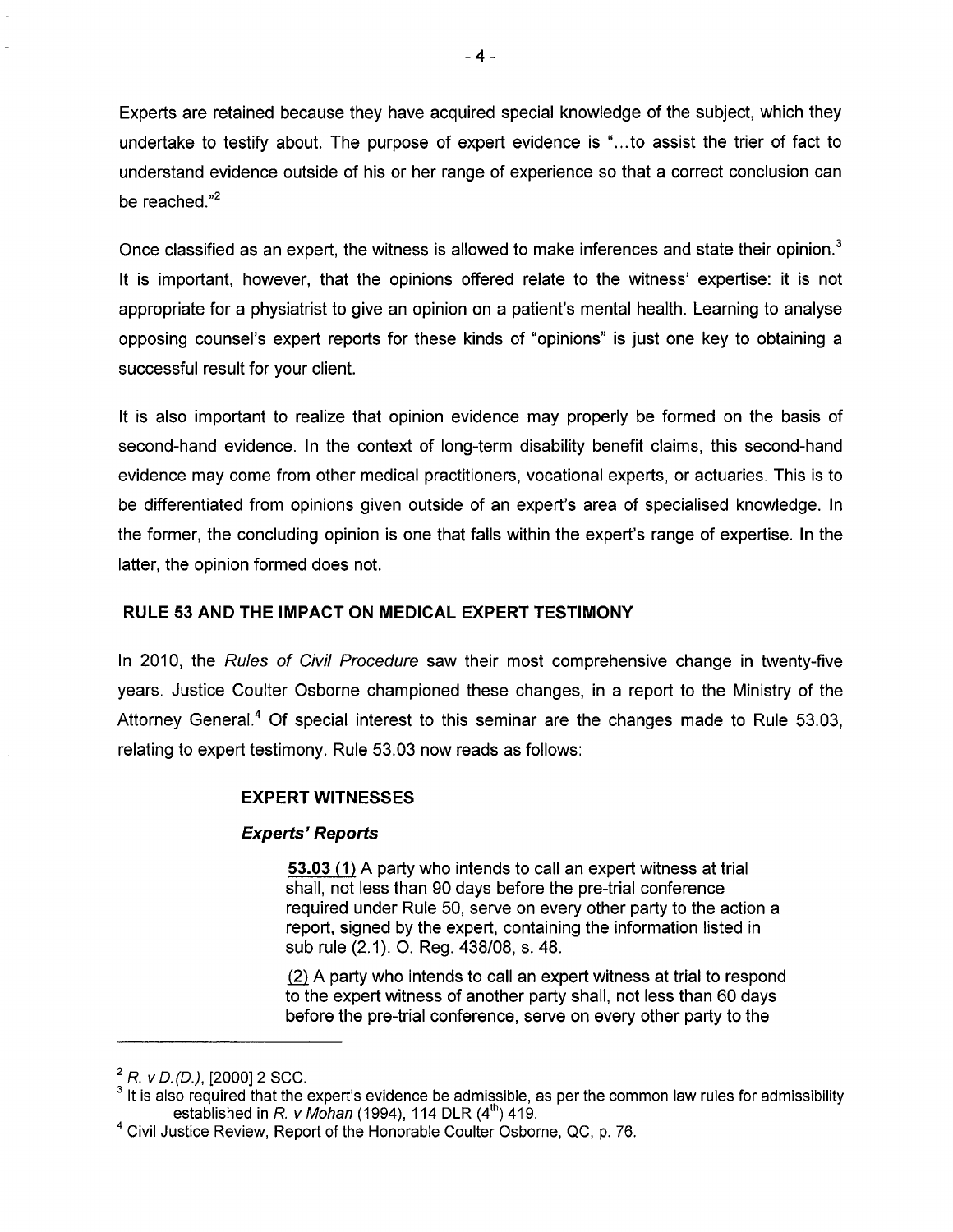action a report, signed by the expert, containing the information listed in sub rule (2.1). O. Reg. 438/08, s. 48.

 $(2.1)$  A report provided for the purposes of sub rule (1) or (2) shall contain the following information:

1. The expert's name, address and area of expertise.

2. The expert's qualifications and employment and educational experiences in his or her area of expertise.

3. The instructions provided to the expert in relation to the proceeding.

4. The nature of the opinion being sought and each issue in the proceeding to which the opinion relates.

5. The expert's opinion respecting each issue and, where there is a range of opinions given, a summary of the range and the reasons for the expert's own opinion within that range.

6. The expert's reasons for his or her opinion, including,

i. a description of the factual assumptions on which the opinion is based,

ii. a description of any research conducted by the expert that led him or her to form the opinion, and

iii. a list of every document, if any, relied on by the expert in forming the opinion.

7. An acknowledgement of expert's duty (Form 53) signed by the expert. O. Reg. 438/08, s. 48.

#### Schedule for Service of Reports

 $(2.2)$  Within 60 days after an action is set down for trial, the parties shall agree to a schedule setting out dates for the service of experts' reports in order to meet the requirements of sub rules (1) and (2), unless the court orders otherwise. O. Reg. 438/08, s. 48.

# Sanction for Failure to Address Issue in Report or Sanchon for Fandre to

(3) An expert witness may not testify with respect to an issue, except with leave of the trial judge, unless the substance of his or her testimony with respect to that issue is set out in,

(a) a report served under this rule; or

(b) a supplementary report served on every other party to the action not less than 30 days before the commencement of the trial. O. Reg. 348/97, s. 3.

#### Extension or Abridgment of Time

(4) The time provided for service of a report or supplementary report under this rule may be extended or abridged,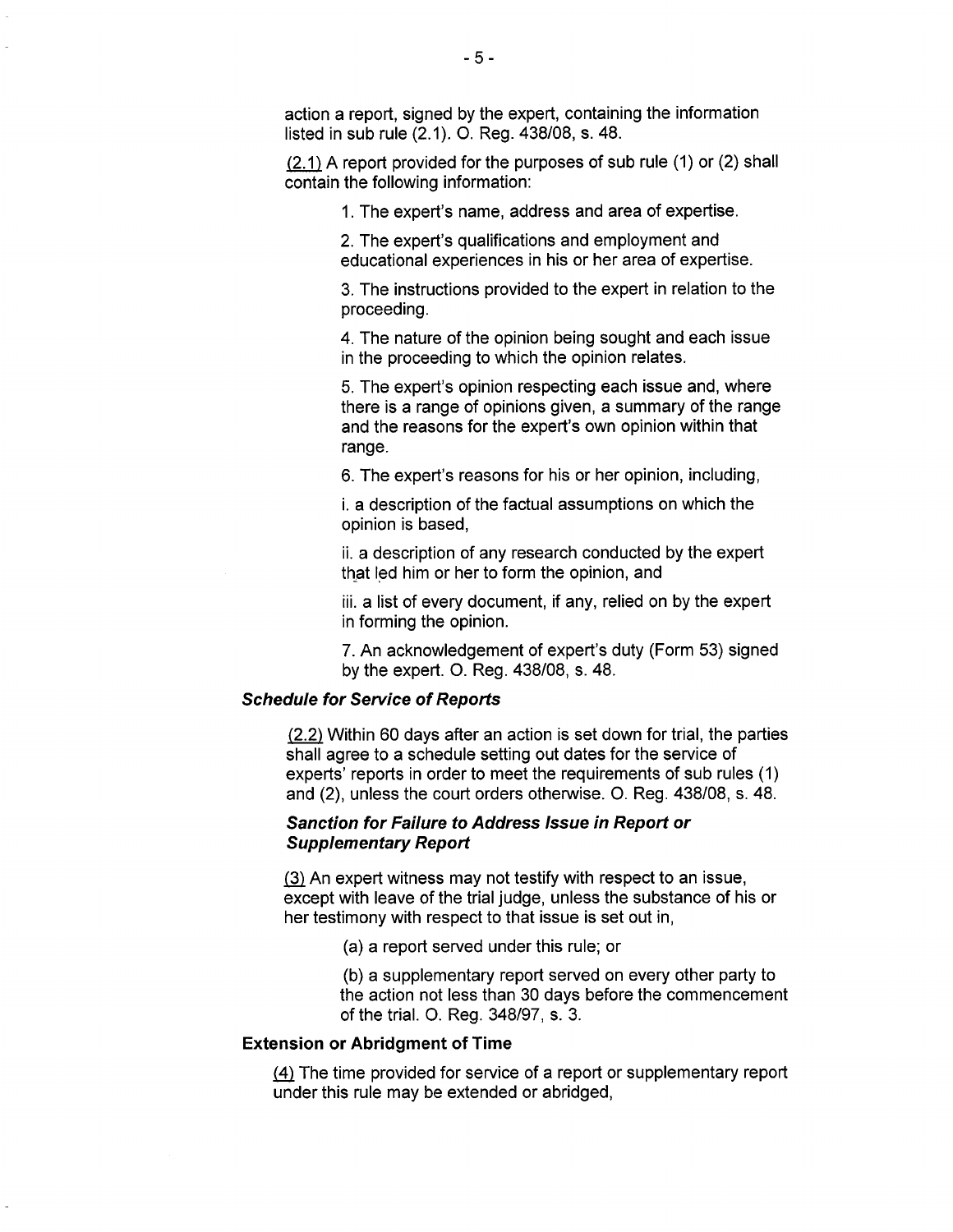(a) by the judge or case management master at the pretrial conference or at any conference under Rule 77; or (b) by the court, on motion. O. Reg. 570/98. s. 3; O. Reg. 186/10, s. 4.

In addition to changing the default dates for the exchange of expert reports to 90, 60, and 30 days before pre-trial or settlement conference, the new Rule 53.03 attempts to curb expert bias by requiring the expert themselves to certify to the court that they will remain impartial and objective. This is done through signature of an "acknowledgment of expert's duty" form. An example Form 53 can be found as Tab A. The court has specifically rejected the notion that these changes simply codify the existing case law.<sup>5</sup> Moreover, if the expert is going to testify at trial, he or she must comply with this rule  $-$  regardless of when they wrote the report.

These changes came about after concerns from counsel on both sides of personal injury cases that major problems exist in Ontario surrounding the use of experts. Among the stated issues was the proliferation of experts, bias, and uncontrolled expert testimony. The issue was framed as follows by Justice Osborne:

> "...the vast majority of those consulted in the course of this Review identified the proliferation of experts as a significant problem that often leads to a battle of competing experts. Some observed that as soon as one party retains an expert, an opposing party is forced to retain an expert. The expert witness merry-goround bears with it an advantage to a litigant who has significant financial resources."

The courts have repeatedly emphasized that impartiality and the provision of non-partisan evidence is of paramount importance in cases of medical-legal evidence.<sup>6</sup> This sentiment is again echoed in the recent amendments to the Rules by way of Rule 4.1. This change attempts to undermine expert bias, by stating:

## DUTY OF EXPERT

4.1.01 (1) It is the duty of every expert engaged by or on behalf of a party to provide evidence in relation to a proceeding under these rules,

(a) to provide opinion evidence that is fair, objective and non-partisan;

(b) to provide opinion evidence that is related only to matters that are within the expert's area of expertise; and

(c) to provide such additional assistance as the court may reasonably require to determine a matter in issue. O. Reg. 438/08, s. 8.

<sup>&</sup>lt;sup>5</sup> Gutbir (Litigation guardian of) v University Health Network, [2010] OJ No 4982.

<sup>&</sup>lt;sup>6</sup> Dennis v Ontario Lottery & Gaming Corp. (2011), 2011 ONSC 7024.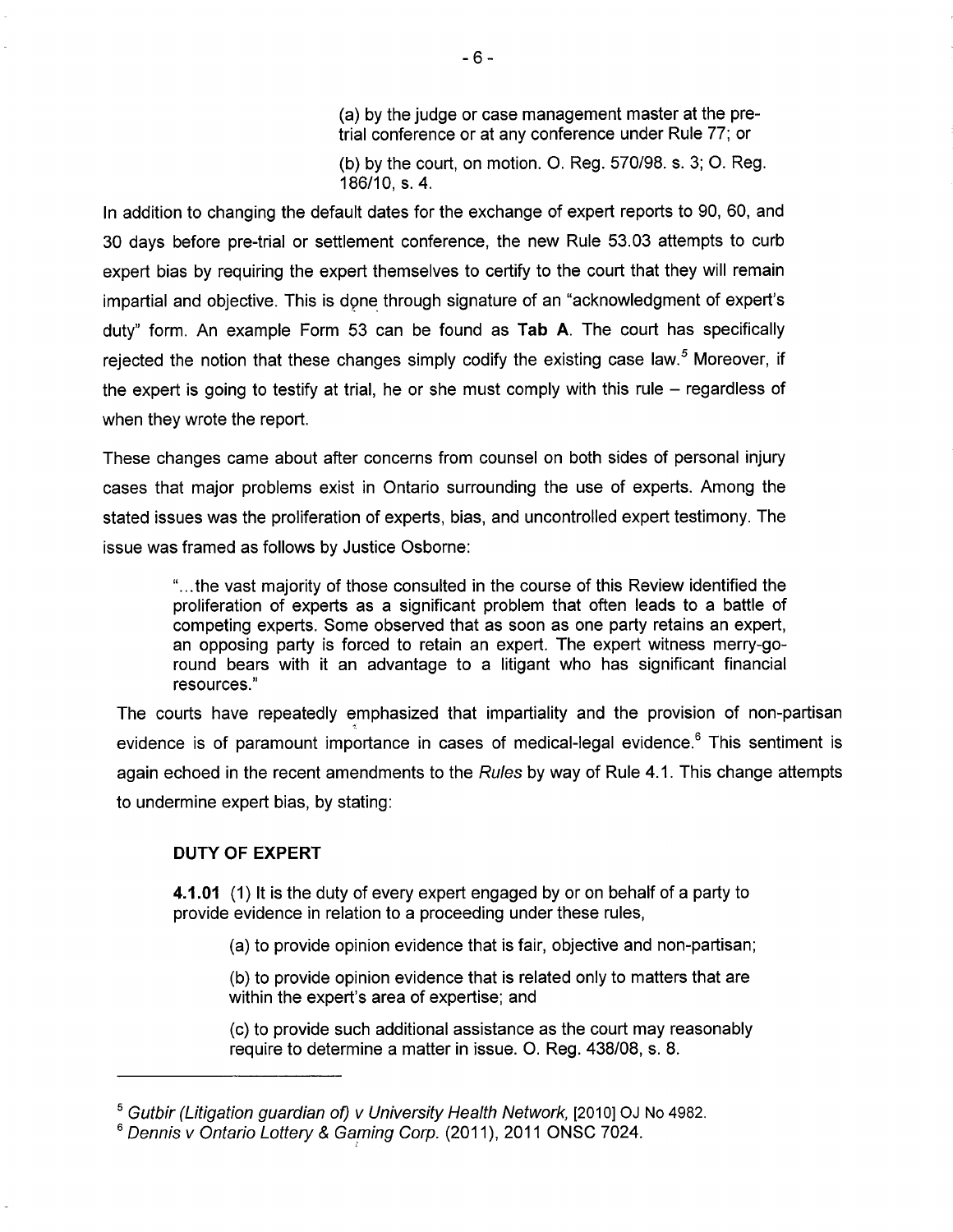#### Duty Prevails

(2) The duty in sub rule (1) prevails over any obligation owed by the expert to the party by whom or on whose behalf he or she is engaged. O. Reg. 438/08, s. 8.

Justice Osborne noted in his report that the inclusion of this Rule would - at a minimum  $-$  cause experts to "pause and consider the content of their report and the extent to which their opinions may have been subjected to subtle or overt pressures."<sup>7</sup> The obvious pitfall to this new rule, however, is that there is no enforcement mechanism. Justice Osborne acknowledged this directly within his report. He contends that bias may be curbed with more subtle mechanisms, such as a reduction in income stemming from a chilling effect should the expert be openly criticized in a judgment.

It is for this reason that a treating physician will sometimes be disallowed from providing "expert" evidence. $8$  In the example of a medical malpractice claim, the treating physician is under attack for alleged negligence. While he or she may testify as a factual witness, on things such as the patient presenting with high blood pressure or their pupil dilation, the physician will not be entitled to testify as to whether his or her actions in treating that patient were reasonable. Comparatively, in a long-term disability benefits claim, the treating physician often is the best witness to opine on the patient's diagnosis and prognosis. So long as he or she maintains objectivity in coming to this conclusion, Rule 53.03 seemingly allows his or her classification as an expert. Practically speaking, however, this may not happen regularly as a treating medical practitioner is required by their Hippocratic oath to treat and advocate for their patient. This oath may therefore allow one to reasonably assume partiality on the part of the treating physician.

It is an understatement to say that balancing the requirement of objectivity with the desire to successfully advocate your client's case is a difficult task to master. However, counsel should find comfort in the fact that a truly objective report lends credibility to your expert, and by extension, to your case. For this reason, it is also likely to be more persuasive to the trier of fact.

#### DRAFTING INSTRUCTION LETTERS TO MEDICAL EXPERTS

When drafting instruction letters to medical experts, the golden rule of good advocacy under the new Rule 53.03 regime is to remind them of their primary duty to the court. This duty requires an expert to provide specialized knowledge to assist the trier of fact in understanding scientific or

 $\frac{7}{1}$  Supra, note 3.

<sup>&</sup>lt;sup>8</sup> Gutbir, supra note 4.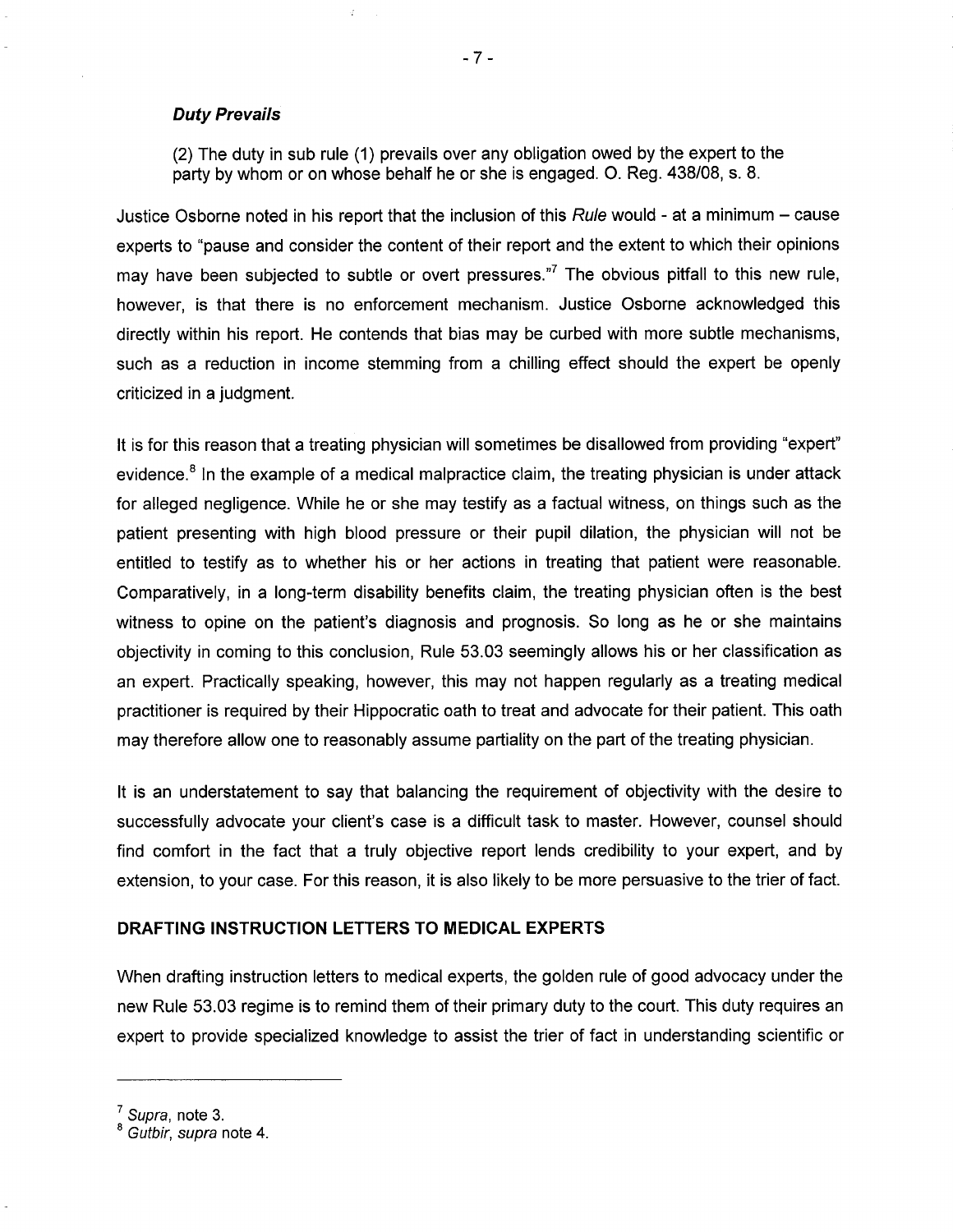technical matters. The courts require the expert to be both impartial and independent, despite which party is paying their bill. The duties imposed upon witness experts have been distilled from a 1993 English decision.<sup>9</sup> Many Canadian courts have since adopted these principles.<sup>10</sup> These principles include:

- An uninfluenced and independent product created by the expert;
- Independent assistance to the court by objective and unbiased opinions of experts within their areas of expertise, which does not allow for this witness to act as advocate;
- A statement of the facts or assumptions used in basing their opinion;
- Acting as an independent aid to the court, an acknowledgment by the expert witness when a particular question or issue falls outside of their expertise; and
- An acknowledgment by the expert witness if their opinion cannot be fully substantiated due to a lack of available data.

In Fraser v Haukioja,<sup>11</sup> these principles are forcefully repeated when the court states:

"At trial, the expert must be and appear to be independent of the party or counsel who retained the services of the expert and must demonstrate objectivity and impartiality in the analyses and opinions that she or he is allowed to give. Because the opinions stated by an expert are predicated upon expertise that the court does not possess, the court must be confident in relying upon the expert to provide a thorough, balanced and technically sound analysis. Independence and impartiality; the court expects nothing more and it will accept nothing less." (emphasis is mine)

A sample copy of an instruction letter I have drafted, which may be of use, can be found at Tab B.

<sup>&</sup>lt;sup>9</sup> National Justice Compania Naviera S.A. v Prudential Assurance Co. Ltd ("Ikarian Reefer"), [1993] 2 Lloyd's Rep. 68 at 81-82, rev'd on other grounds but aff'd on this point [1995] 1 Lloyd's Rep. 455 at 496 (CA).

<sup>&</sup>lt;sup>10</sup> Bank of Montreal v Citak, [2001] OJ No 1096 at para. 1; Rudberg v Ishaky, [2000] OJ No 376 (SCJ); Jacobson v Sveen, [2000] AJ No 365 at paras. 6, 32; Beasley v Barran, [2010] OJ No 1466 at para. 55.

 $11$  [2008] OJ No 3277 (Sup. Ct.) at paras. 138-140 [Fraser].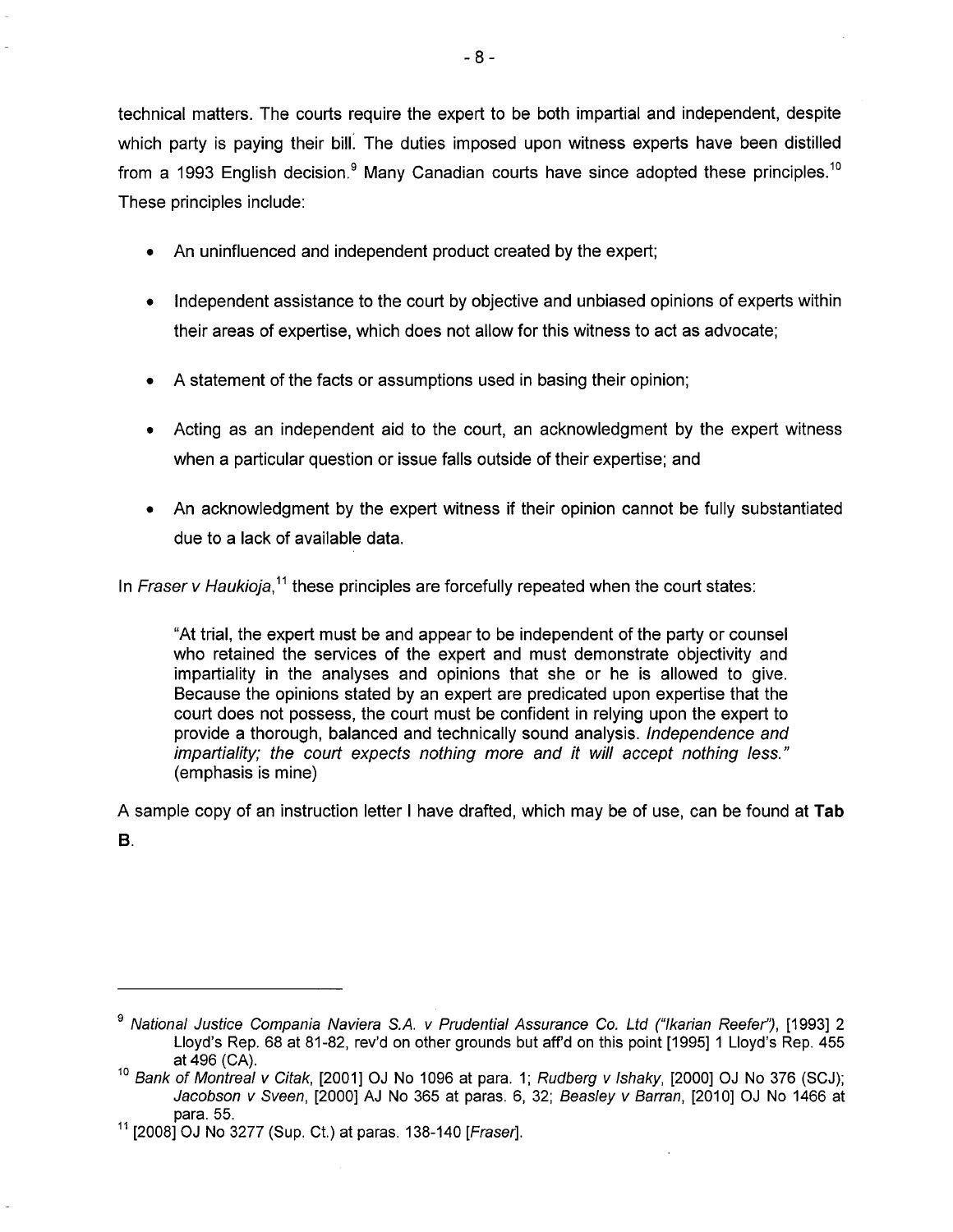#### COMMUNICATION WITH EXPERTS

An additional change to the Rules comes by way of Rule 53.03(2.1)(3). This Rule ensures that experts include in their reports the instructions provided to them by the party who has hired their services. While the codification of this requirement is new, the rule itself is not. Ontario case law suggests that judges did not always consider instructions provided to an expert to be privileged.<sup>12</sup> In any event, the codification of this requirement means disclosure should include letters, a summary of telephone communications and a summary of any meeting between the two parties. In Fraser, an expert's impartiality was called into question when it was revealed that he had several hours of telephone conversations with counsel before trial. Moving forward, the question seems to be: how much of those discussions will be relevant?

In the most extreme of examples, MacDonald v Sun Life Assurance Co. of Canada<sup>13</sup> serves as a cautionary tale. The court found that the testimony of the medical expert, reading from his report from the witness box, differed in a material way from the medical report submitted to the parties prior to trial and provided to the court at trial. It is obvious that the reports should have been identical. After much investigation and review, the court discovered that the physician had indeed conducted the examination for which he was retained; however, he had then simply submitted his draft report to the company which had engaged him to conduct the examination, purportedly to correct any spelling or grammatical errors prior to its submission to court. The danger in such action lies in what may be done with the report after it is out of the medical expert's hands. In this case, the company revised the doctor's report, including some of his findings and conclusions, affixed a rubber stamp of the physician's signature to the document apparently without the physician's knowledge or permission - and submitted it to the court as the doctor's official medical report.

The result of this discovery was that the court excluded the evidence of the doctor. In making its ruling, the court used very strong language that amply demonstrates the importance of the relationship between medical and legal professionals, and in particular how vital it is that expert witnesses provide independent and unbiased opinions, regardless of who has retained their services.

When corresponding with a potential expert witness, it is imperative that counsel does not appear to persuade them in any manner when coming to their conclusions. In Carmen Alfano

Fraser, supra note 7.

riaser, supra note *i*.<br>(0005), 154 AOMO (0.1), 1077 (00.1), MacDonald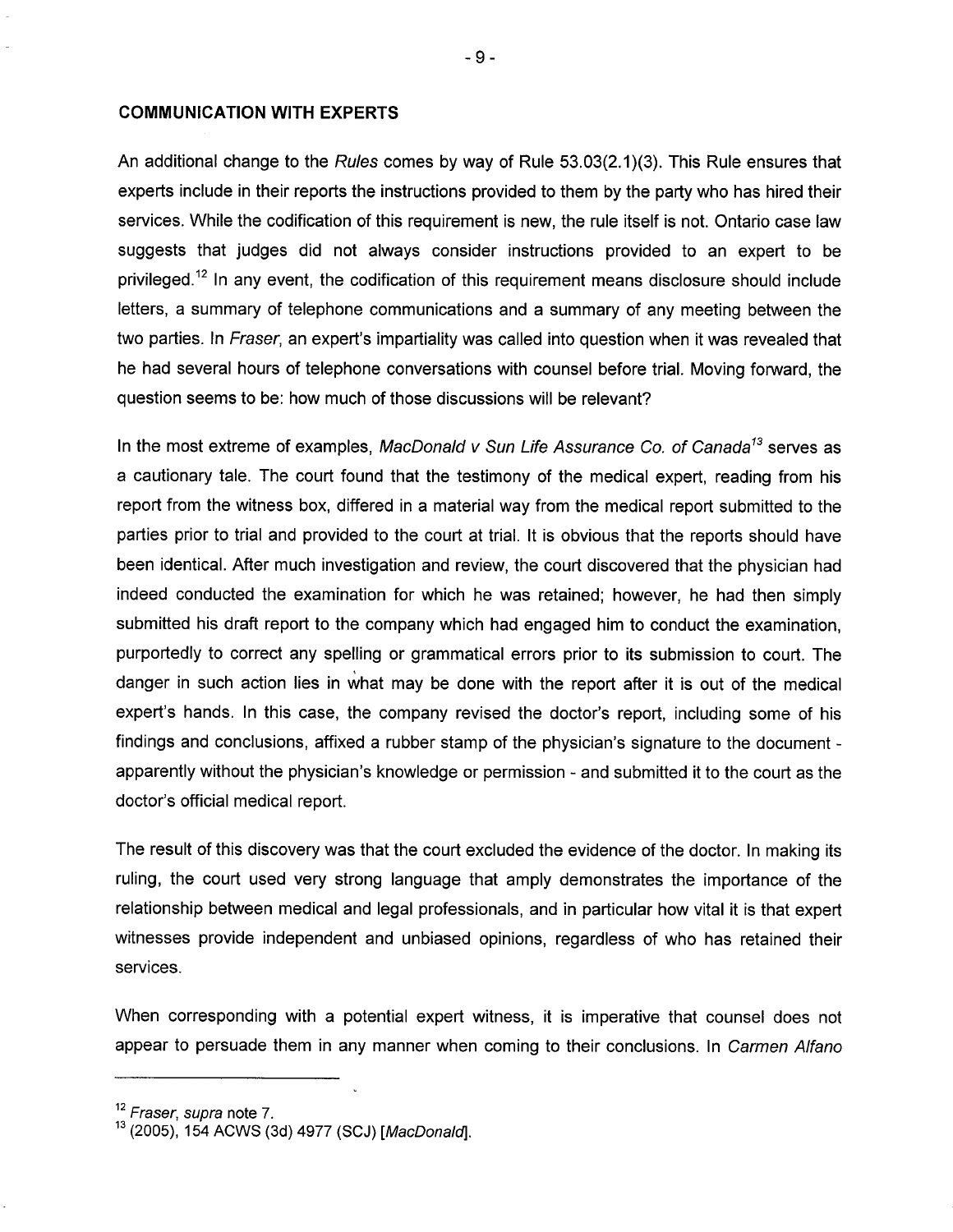Family Trust v Piersanti,<sup>14</sup> the defendant's forensic accounting expert was rejected as a result of the court's finding of bias on the part of the expert. The e-mail correspondence between the expert and the defendant's counsel was tendered as evidence, and based on this review, the court found that the expert had tailored his analysis on the theories advanced by defence counsel.

#### DETERMINING WHAT INFORMATION TO PROVIDE PRIOR TO THE ASSESSMENT

This can be another tricky task, as counsel is well advised to note the uncertainty surrounding what information from an expert's file must be disclosed to the other party. It is likely that the file will be ordered for production prior to trial, in an attempt to facilitate opposing counsel in preparing for cross-examination. As such, counsel should ensure that all information provided to the expert prior to assessment is suitable for disclosure. Put another way, write nothing to an expert witness that you would be embarrassed to read later on the front page of the Globe & Mail.

On the other end of the spectrum, it is trite to point out that production encourages early settlement. In the end, save for the application of an exclusionary rule of evidence, it is likely that the information will need to be disclosed prior to trial. It may be advantageous for counsel to provide any relevant information to the expert in an attempt at reaching this early resolution. This approach more properly gives meaning to the spirit of the Rules to secure the "just, most expeditious and least expensive determination of every civil proceedings". 15

#### SOME PRACTICAL CONSIDERATIONS

I am aware of an increasing number of lawyers acting for plaintiffs who are asking expert witnesses to "hold their accounts" until a case resolves. In my view, this is a very risky step to take in any case. An expert witness who appears at trial, or in an arbitration hearing, is extremely vulnerable under cross-examination to the suggestion that his or her opinion is influenced by the financial outcome of a case when it is disclosed that their account is unpaid. This becomes an added litigation risk that is usually unnecessary. I always want my expert witnesses to be paid promptly after they render their report so that the expert witness is financially disconnected from the eventual outcome.

 $20000 \times 1576 (00)$ 

 $R = 1.4 \, \text{MeV}$  of the Rules.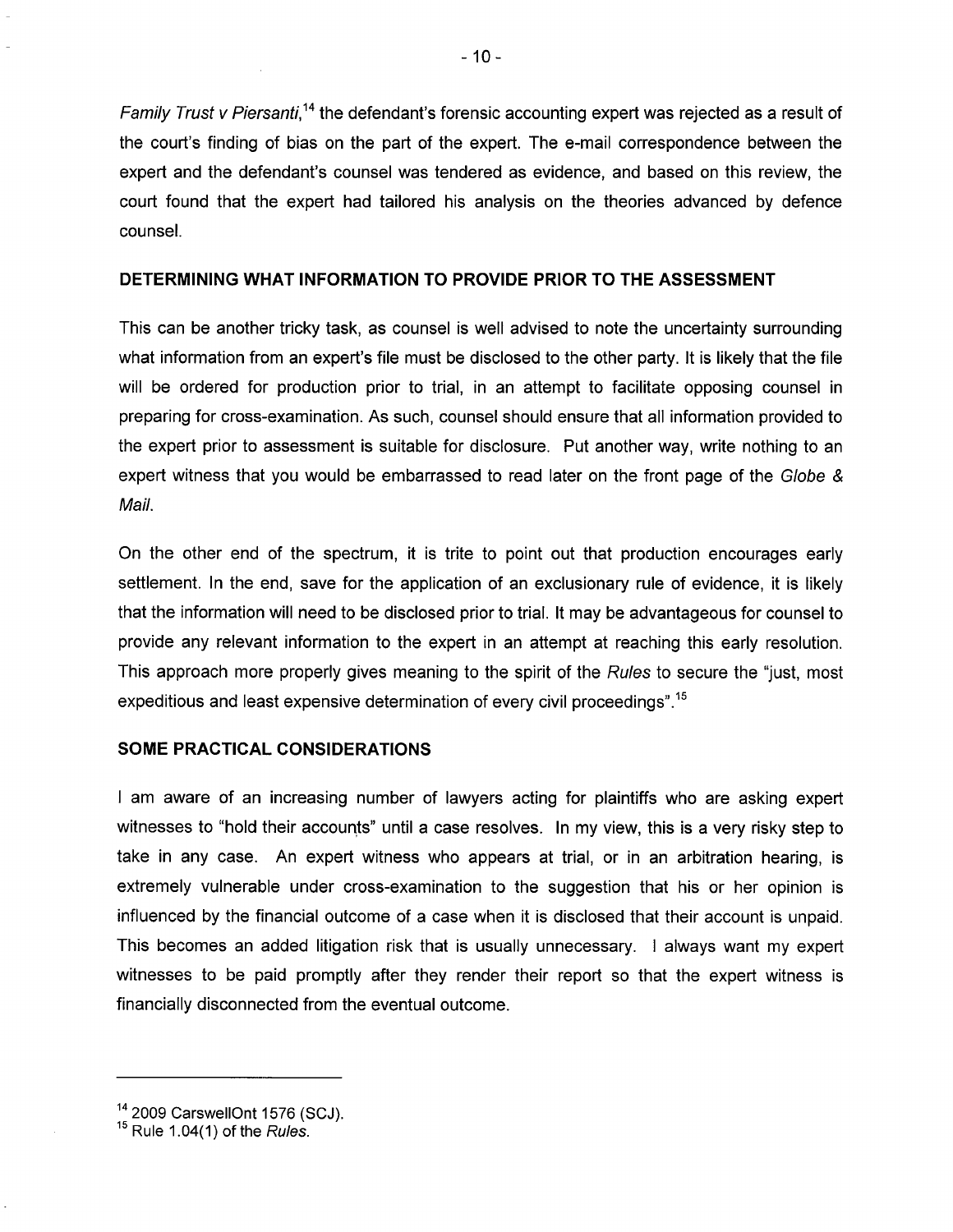In my experience, expert witnesses loath being taken by surprise. If surveillance evidence is disclosed by the other side, immediately provide it to your expert witness and ask for confirmation in writing that the content of the surveillance does not alter his or her opinion. If the surveillance does cause a change in opinion than make sure that change is communicated to any other related experts. For example, if defence surveillance causes a physiatrist to change his or her opinion in writing, then make sure that changed opinion is sent to the expert preparing the future care report and to the expert who provided a valuation of the future care report. A change in underlying medical opinion will usually have a ripple effect on other expert witnesses. Be pro-active in bringing to an expert's attention the kind of information that may cause their opinion to change.

Keep in mind that not all experts have experience in court and that many will appreciate and benefit from some degree of preparation prior to trial.

Beware the industry of experts: the keen observer will note a proliferation of assessment companies who provide a roster of "experts" in almost every kind of case. Relying upon an assessment company to "select" the right expert for your case can be dangerous. Before retaining an expert witness ask to review his or her *curriculum vitae*. If you do not understand it fully then it is likely that a court or arbitrator will not understand it either and questions need to be asked and answered before going further. If an expert medical witness is long-removed from the actual practice of medicine consider whether a physician more active in actual patient care would be appropriate and increase that expert witnesses' objectivity.

One of the most effective expert medical opinions I have received recently came from a younger orthopaedic trauma surgeon who quoted certain medical journals in support of the future prognosis he provided. Consider whether there is any expert medical research that further bolsters your expert's opinion and discuss with your expert how best to incorporate it into his or her opinion. It may be nicely dealt with in a supplementary report, which could be highly influential at trial. The opinion of an expert medical witness is less likely to be isolated or compromised when it is supported by peer-reviewed research.

The Rules now require that expert reports be served in advance of a scheduled pre-trial conference. Yet, in my experience, very few pre-trial memorandums appropriately summarize the evidence to come from an expert witness at trial. Too often, pre-trial discussions focus on a mechanism of injury and then jump to a discussion of pecuniary damages. If the pre-trial conference is to have any chance of success, then it is incumbent upon counsel to place the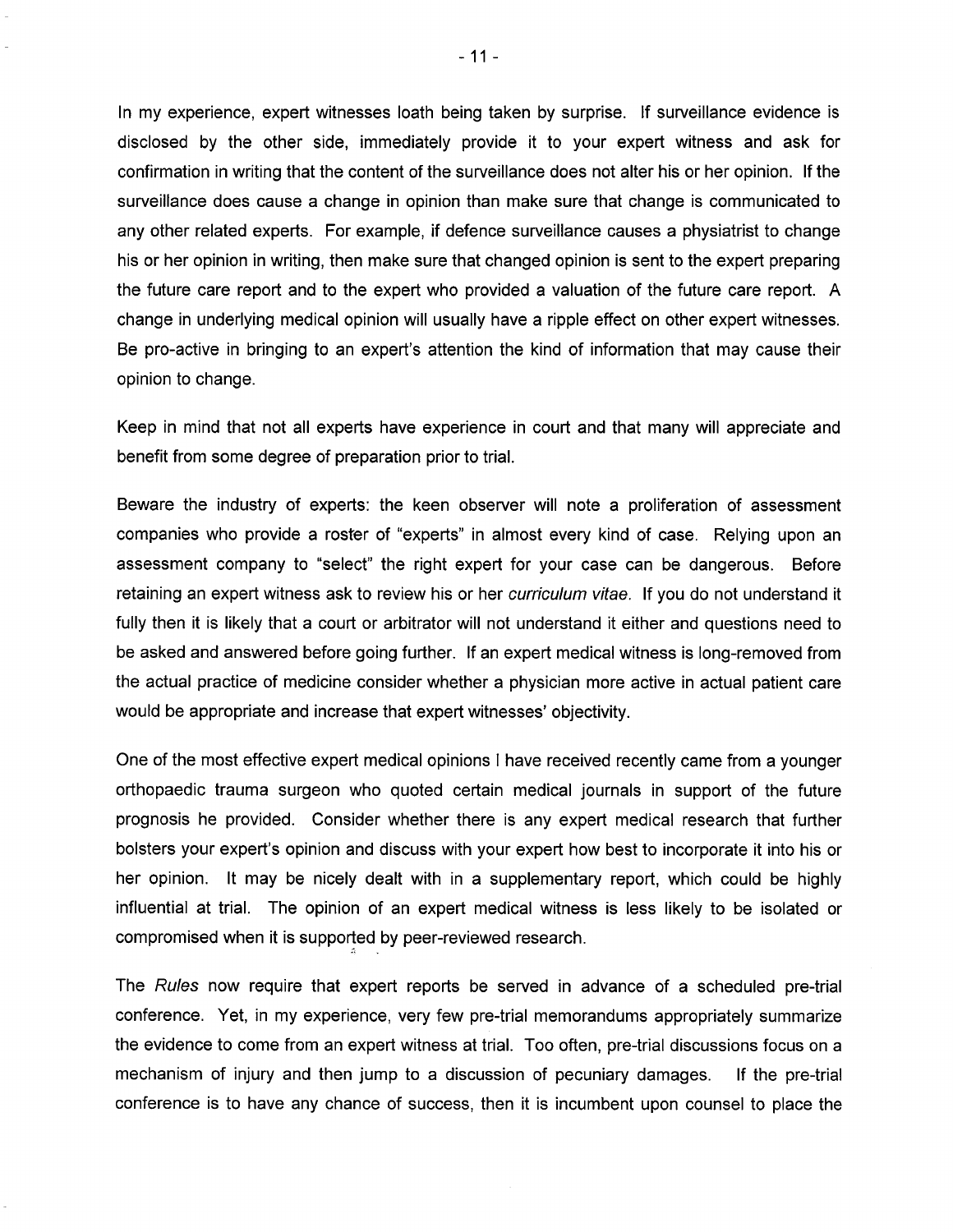expert evidence at the heart of the pre-trial discussion and to persuade the pre-trial judge to endorse it.

#### **CONCLUSION**

If this is a new area of legal practice for you, or one in which you wish to practice more heavily, start by understanding the context into which Rule 53 was written. Get behind the spirit of the new rule and roll-up your sleeves to marshal the evidence you need to succeed on behalf of your client. Hard work is almost always rewarded.

 $\delta \sim 10$ 

 $\mathcal{L}_\mathrm{c}$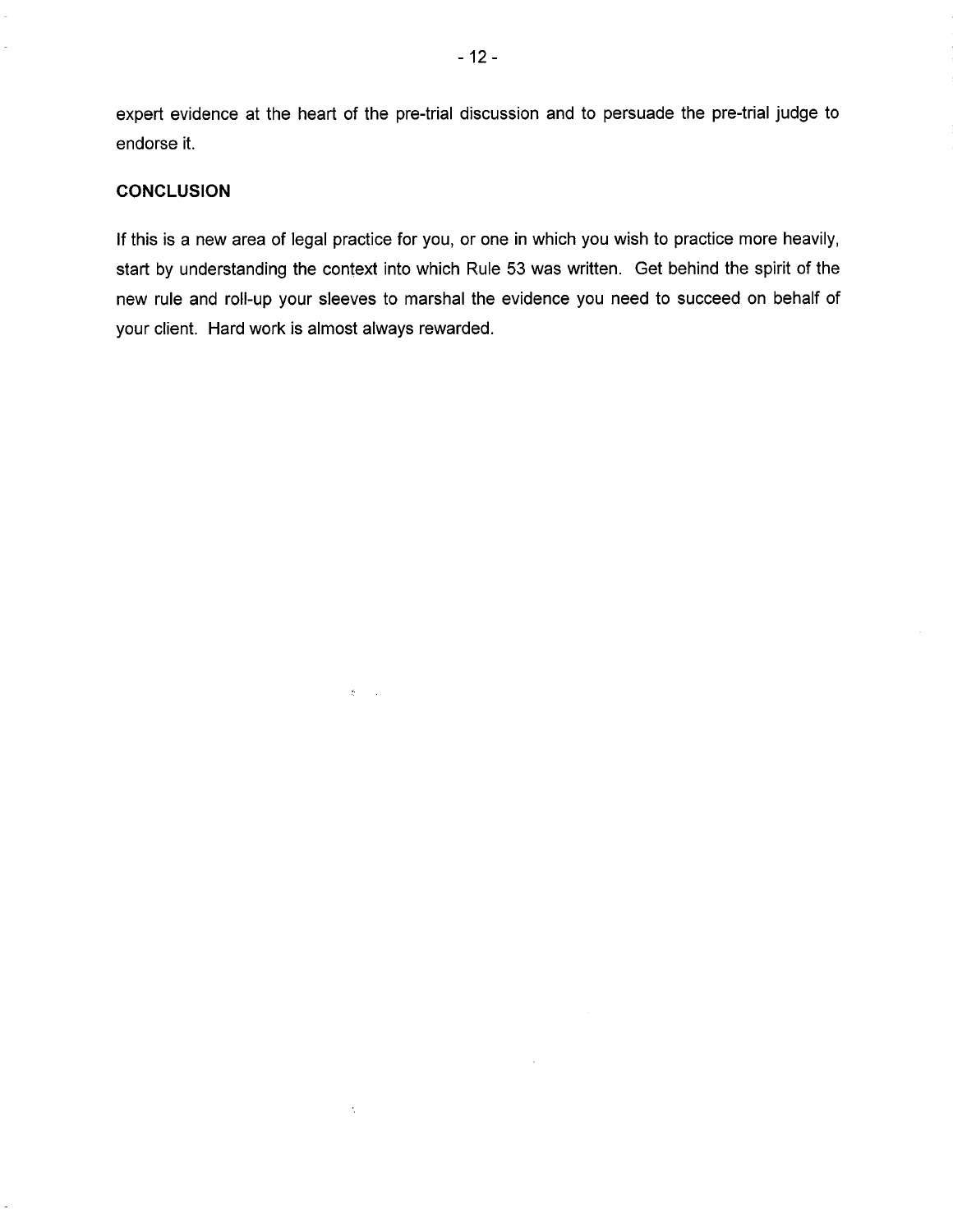# TAB A

#### FORM 53

# Courts of Justice Act ACKNOWLEDGMENT OF EXPERT'S DUTY

#### (General heading)

#### ACKNOWLEDGMENT OF EXPERT'S DUTY

- 1. My name is (name). live at  $\frac{1}{(city)}$ , in the  $\frac{1}{(name)}$ . The at  $\frac{1}{(porovince/state)}$  of
- 2. have been engaged by or on behalf of ( have been engaged by or on behalf of  $\ldots$   $\ldots$   $\ldots$   $\ldots$   $\ldots$   $\ldots$   $\ldots$   $\ldots$   $\ldots$   $\ldots$   $\ldots$   $\ldots$   $\ldots$ parına bi ha
- 3. I acknowledge that it is my duty to provide evidence in relation to this proceeding as
	- (a) to provide opinion evidence that is fair, objective and non-partisan;
	- (b) to provide opinion evidence that is related only to matters that are within my area of
	- (c) to provide such additional assistance as the court may reasonably require, to determine a matter in issue.
- $4$ . Lacknowledge that the duty referred to above provails over any obligation which Lmoy I acknowledge that the duty referred to above prevalls over all<br>owe to any party by whom or on whose behalf I am engaged.

Date

**Signature** 

 $\overline{N}$  This form must be attached to any report signed by the expert and provided for the  $\overline{N}$ purposes of subrule 53.03(1 or (2) of the Rules of Civil Procedure.

Š.

RCP-E 53 (November 1, 2008)

3856686.1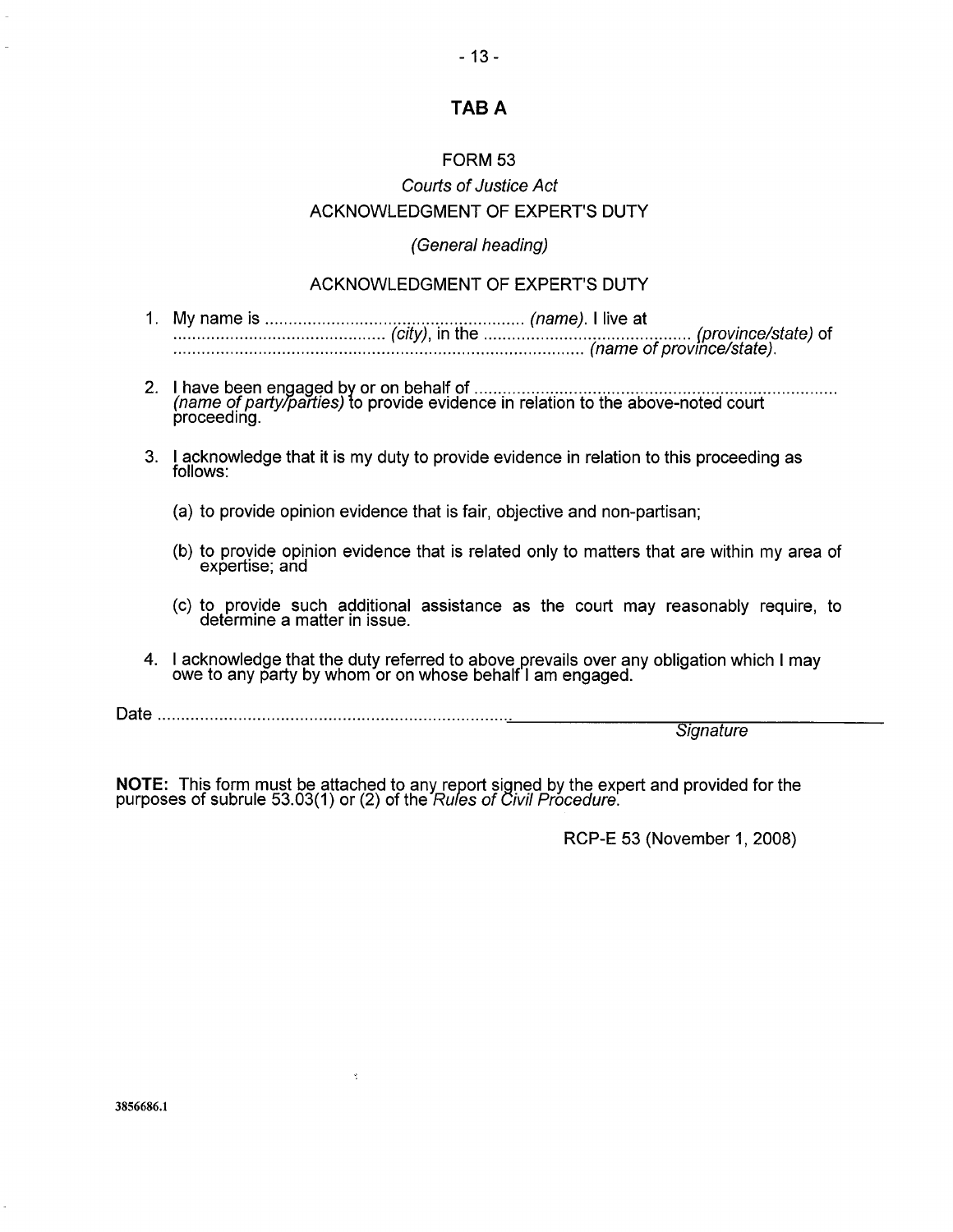William A. G. Simpson  $P: U: U: F19.649.6366$  $m_{\rm e}$  and  $m_{\rm e}$  and  $m_{\rm e}$ 

March 6, 2013

FILE NUMBER 98391-00001

Dr. Joe Doe 123 Any Street Anywhere, ON N6B 2R3

Dear Dr. Doe:

## Re: Our Client: John Smith D.O.B.: April 9, 1969 Assessment: April 10, 2013

We confirm and thank you in advance for agreeing to assess our client, John Smith.

#### Requested Assistance:

At this time, we wish to retain you to prepare a report that answers the following questions:

- 1) What diagnosis, if any, is appropriate for Mr. Smith's current psychological condition?
- 2) What is your short-term prognosis with respect to Mr. Smith's condition?
- 3) What is your long-term prognosis with respect to Mr. Smith's condition?
- 4) Is there any treatment, including counseling or suggested medication, that you would recommend at this time?
- 5) Mr. Smith has access to Long-Term Disability Benefits from Manulife. These benefits are payable under the contract of insurance if Mr. Smith satisfies the definition of "totally disabled", which means:

Totally disabled means a restriction or lack of ability due to an illness or injury which prevents you from performing the essential duties of:

- your own occupation, during the Qualifying Period and the 2 years immediately following the Qualifying Period
- any occupation for which you are qualified, or may reasonably become qualified, by training, education or experience after the 2 years specified above

In your opinion, does Mr. Smith meet the definition of "totally disabled" under the Manulife Policy?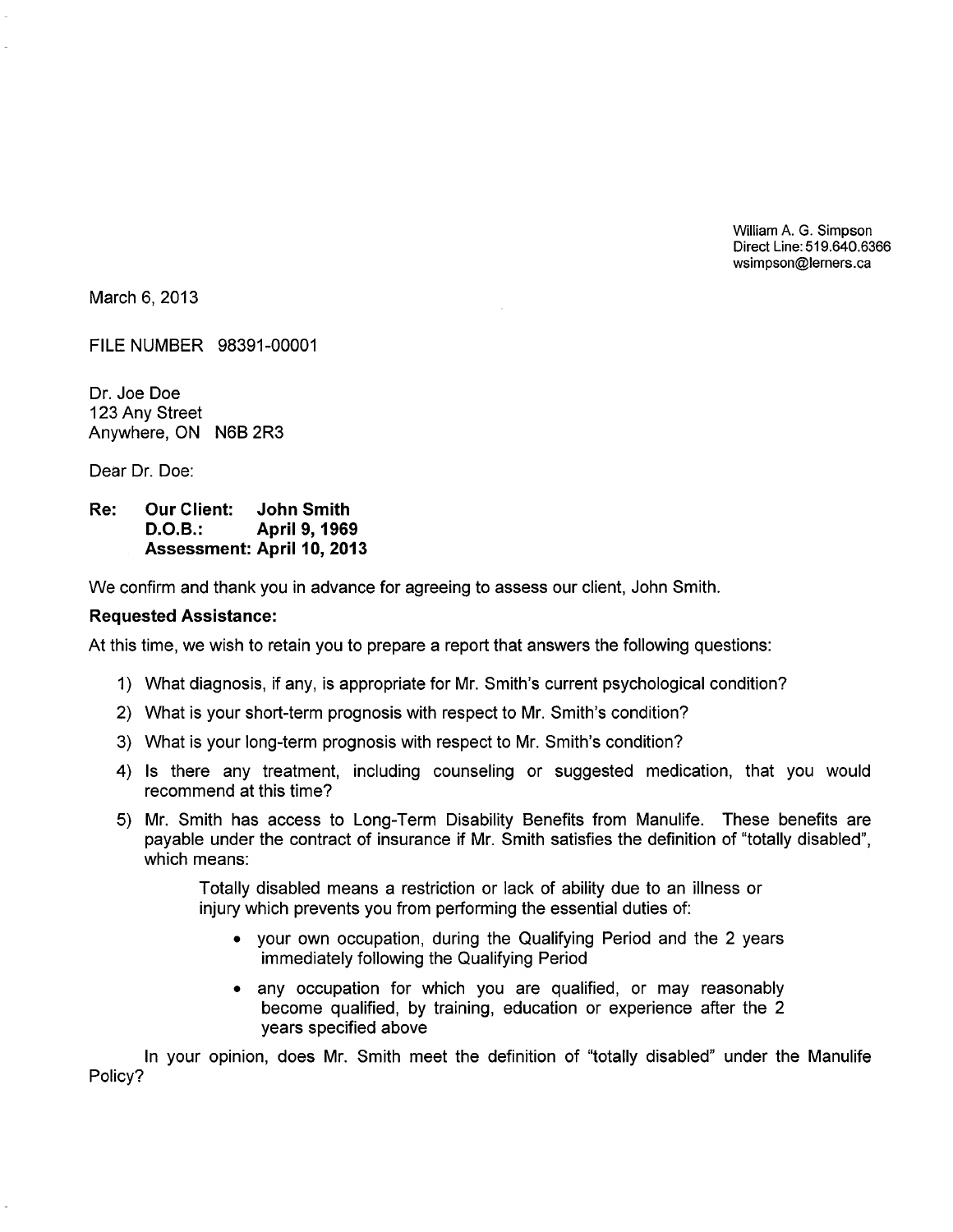#### Our Relationship and Your Role as Expert

As an expert, you have certain duties and responsibilities. You will be providing us with advice and assistance. Our communications with you are initially privileged, meaning that they will not be available for review by the other parties involved in the lawsuit. However, you should assume that, at some point, that privilege may be lost and the details of those communications will become public and available to other parties and the Court. We would ask that you keep this in mind when you prepare notes, records, e-mails or other correspondence about this matter.

#### Changes to the Rules of Civil Procedure

Please be advised that there are new changes to the Rules of Civil Procedure (which govern most of the litigation in Ontario), which come into effect on January 1, 2010. Pursuant to those changes, there are new obligations placed on experts, particularly in terms of the contents of expert reports. The Rules also emphasize the duties by experts to be fair, impartial and objective and to render assistance to the Court, which duties prevail over any duties owed to our firm, as the retaining party.

As a result of these changes, expert reports are now specifically required to include the following:

- 1. Your name, address (which can be your business address) and your area of expertise;
- $2.$ Your qualifications, employment and education experiences in your area of expertise (a summary in the report will suffice, with more detail in your Curriculum Vitae);
- 3. The instructions that were provided to you;
- $4.$ The nature of the opinion that was sought of you, and the issue in the litigation to which it relates;
- 5. Your opinion on the issue. If there is a range of opinions given, a summary of the range, as well as your reasons for your opinion being in the range, is required;
- 6. Your reasons for the opinion, including:
	- (a) a description of any factual assumptions you made;
	- (b) a description of any research you conducted to lead you to form your opinion;
	- (c) a list of the documents you relied on in making your opinion; and
- $7<sub>1</sub>$ The Acknowledgment of Expert's Duty form (Form 53), which is enclosed wherein you will acknowledge that you understand that these are your duties. The Court requires that you complete the form and attach it to your report.

If you have any questions about your role as an expert, please contact me and I would be pleased to review it with you.